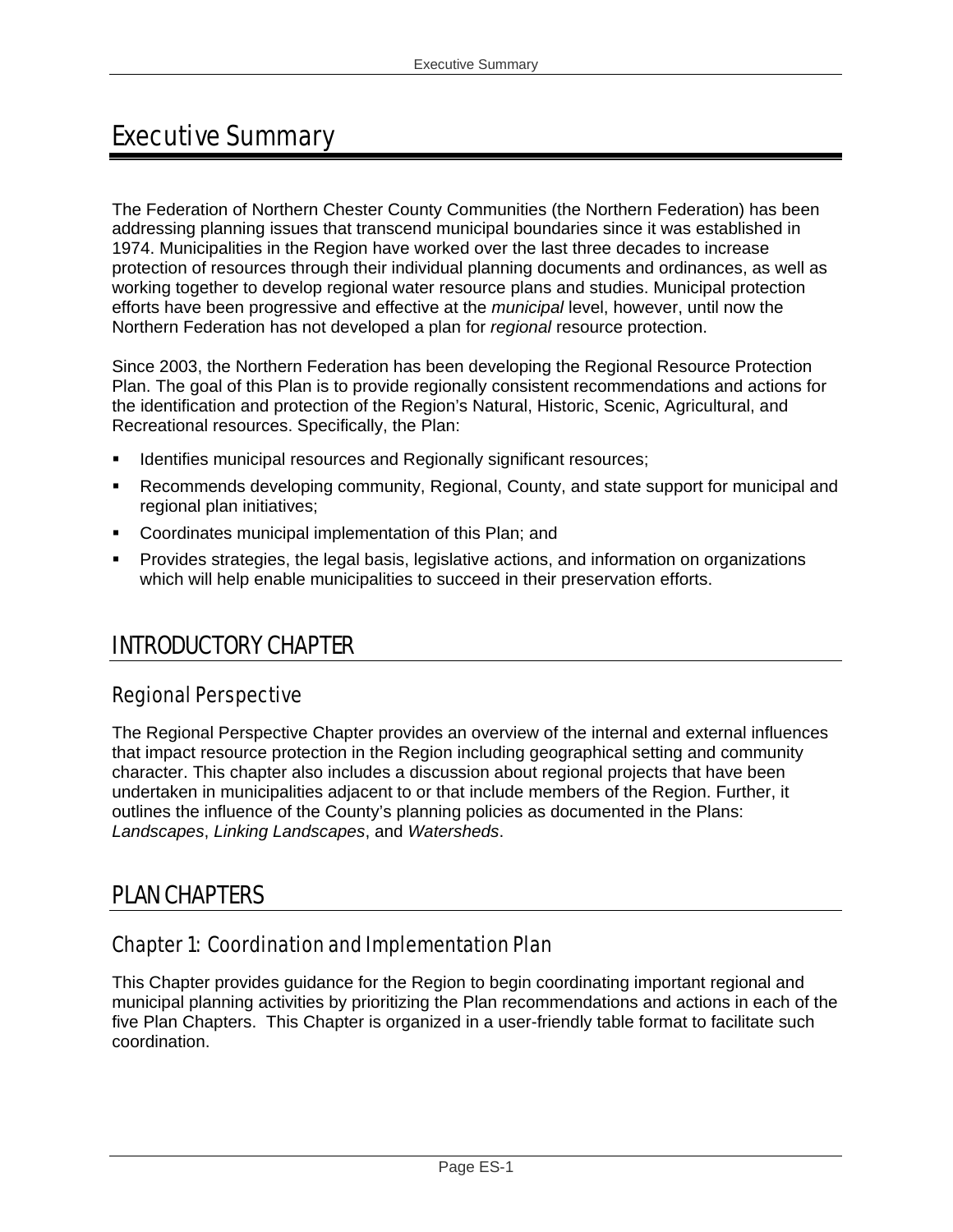## Chapter 2: Natural Resources Plan

This Chapter provides recommendations for the protection of natural resources with a focus on consistency of protection measures on a regional basis, building on the inventory provided in Chapter 7: Natural Resources Inventory. The Region is rich in a variety of natural resources and their protection is essential in maintaining a healthy and safe environment for residents living in the Region and beyond its borders. Several municipalities in the Region have already adopted some of the strategies proposed in this Chapter; however employing strategies in a consistent and coordinated manner on a regional basis is more effective for achieving resource protection across the Region.

## Chapter 3: Historic Resource Plan

Chapter 3 builds on the inventory in Chapter 8: Historic Resources Inventory and provides recommendations to promote working together as a Region to provide historic resource protection through the creation of consistent policies and standards, setting priorities, and outlining strategies and programs. Some municipalities in the Region have already adopted some of the proposed strategies; however employing strategies in a consistent and coordinated manner on a regional basis is more effective for achieving resource protection across the Region.

### Chapter 4: Scenic Resources Plan

Scenic resources help define the Region as a unique place and contribute to the experiences of residents and visitors. Scenic resources may be physical, such as: a building or structure, a place in which events occur, types of design, symbols, and landmarks. They can be less tangible such as: community organizations or events, neighborhood or village identities, and types of trades, arts, or crafts. While the range of scenic resources is quite diverse, this Plan chapter builds on the inventory included in Chapter 9 and focuses on the scenic roadways, vistas, landforms, natural features, man-made (historic), and dark skies of the Region, and strategies to protect them. In addition, this Chapter examines impediments to scenic quality and ways to mitigate them.

## Chapter 5: Recreation Resources Plan

Recreation resources of differing types can be found in the Region and provide active and passive recreation opportunities for the residents in the Region and beyond. Planned facilities will supplement and provide additional connection in the future to existing recreational resources. This Chapter builds on the inventory included in Chapter 10 and focuses on regional and municipal efforts to expand and/or create parkland and recreation facilities, the connection of recreation facilities, and the coordination of community events and organizations.

## Chapter 6: Agricultural Resources Plan

This Chapter provides an analysis of agricultural resources (which supplements Chapter 11), a discussion of their importance to the Region's vitality and rural character, and recommendations for their preservation and that of the agricultural industry in the Region. These recommendations serve to support the current practice of protecting agriculture through protecting open space,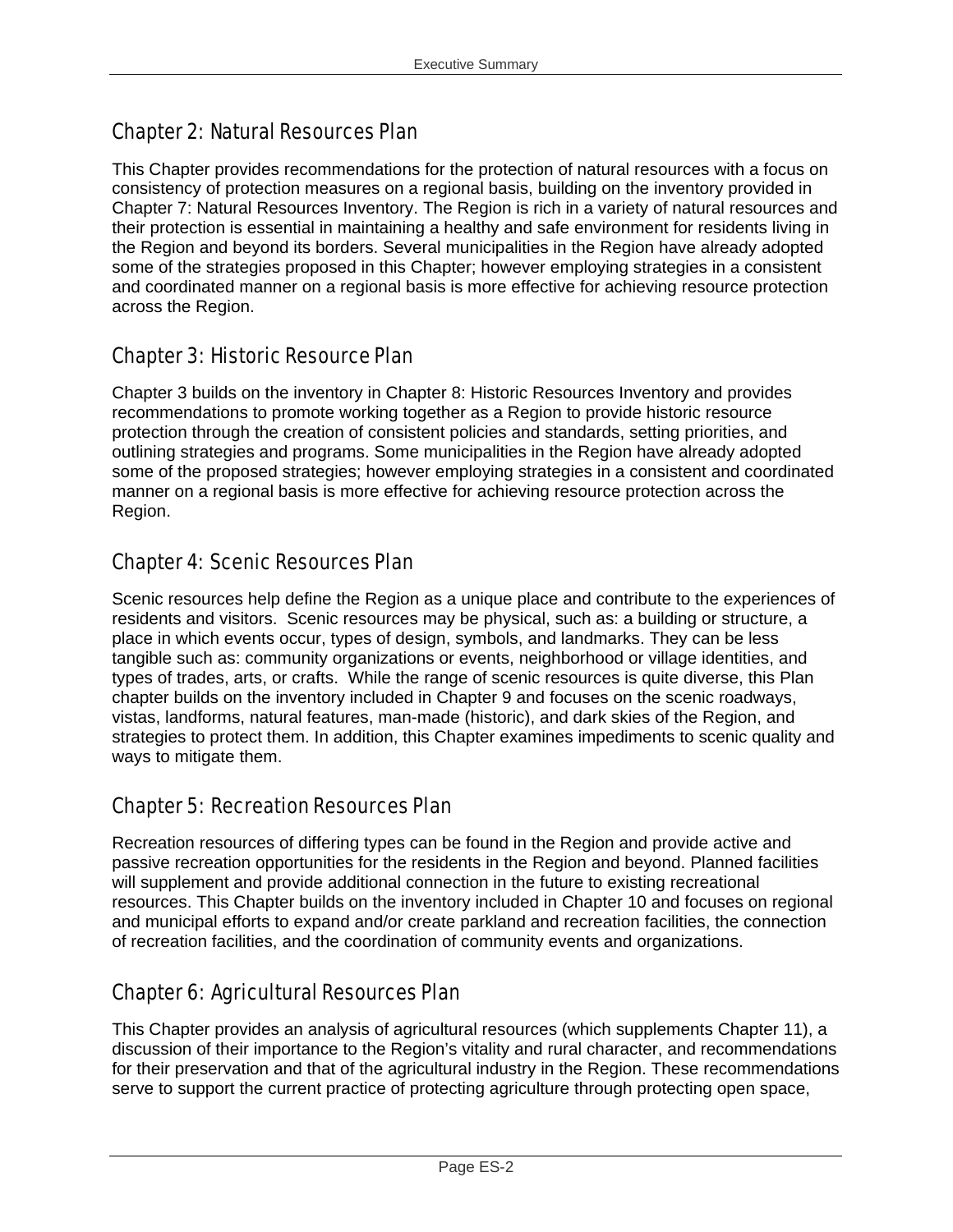while expanding municipal options. This Chapter engages the Region to debate agriculture as a viable economic industry.

#### Glossary of Terms

The supplement provides definitions for key terms used throughout the Plan and an identification of commonly used planning acronyms.

## INVENTORY CHAPTERS

#### Chapter 7: Natural Resources Inventory

Chapter 7 provides an inventory of the natural resources that define the rural character of the Region. Further, this chapter highlights the legal basis that enables natural resource protection regulations

#### Chapter 8: Historic Resources Inventory

Chapter 8 provides a brief history of the Region and an inventory of already known and documented historic resources within each municipality in the Region, as well as provides an overview of federal, State, and municipal historic resource protection law, programs, regulations, activities, and techniques.

#### Chapter 9: Scenic Resources Inventory

This chapter contains a compilation of the inventories from the individual Township Open Space, Recreation and Environmental Resources Plans and Comprehensive Plans. In addition, this chapter looks at various protection efforts the Region has undertaken to protect scenic resources and the legal basis that enables the protection of scenic resources that define the rural character of the Region.

#### Chapter 10: Recreation Resources Inventory

This Chapter provides an inventory of resources that enable residents of and visitors to the Region passive and active recreational opportunities. Further, Chapter 10 provides an overview of the legal basis that enables management and expansion of these facilities.

## Chapter 11: Agricultural Resources Inventory

Chapter 11 defines what agricultural resources are in the Region, and where they are located. In addition, this chapter inventories various preservation efforts and farmer initiatives that have been undertaken to preserve agriculture and the legal basis that enable such efforts. Finally, landowner programs are discussed to help with continued preservation initiatives.